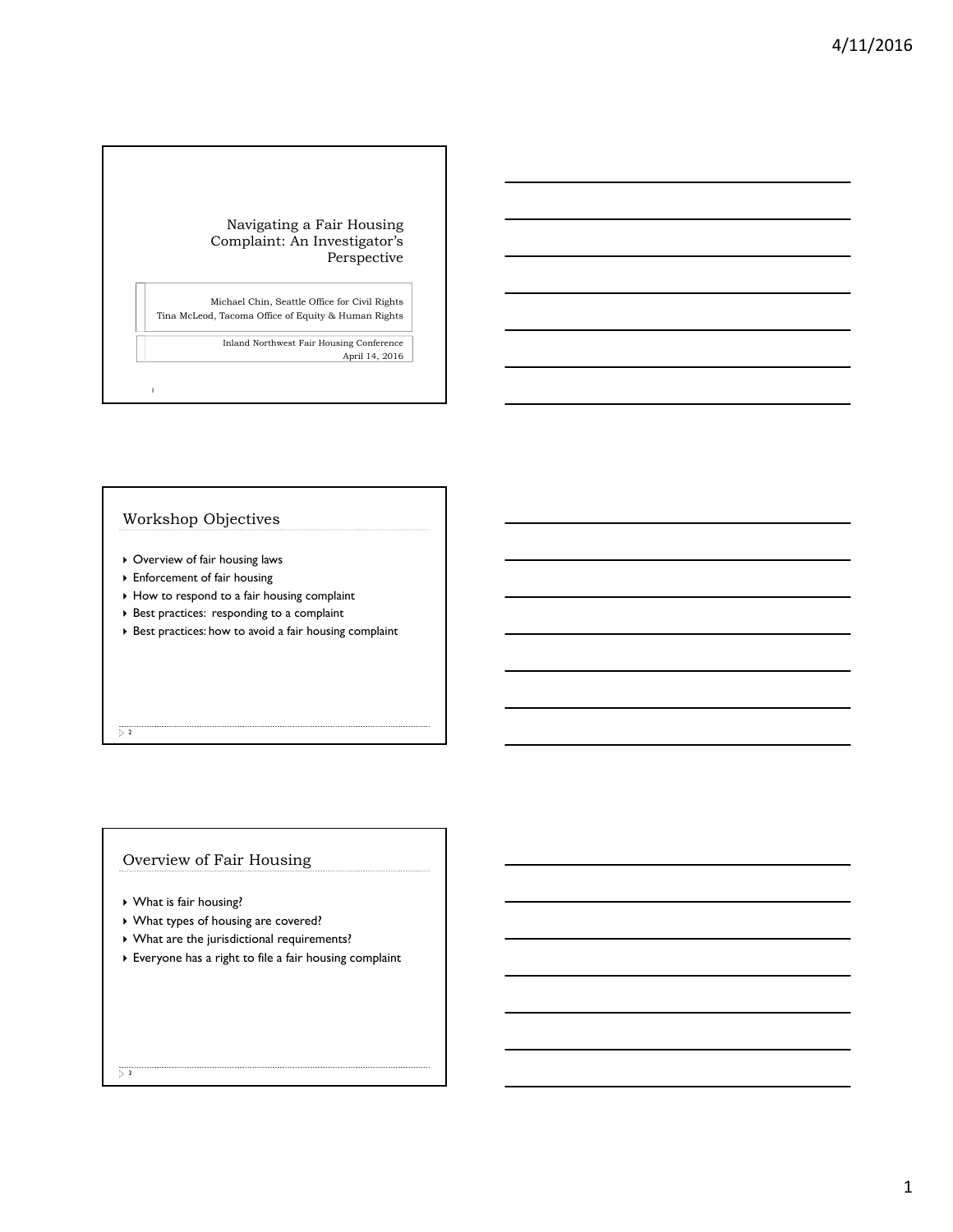## Who Enforces the Fair Housing laws?

- ▶ U.S. Department of Housing and Urban Development
- Washington State Human Rights Commission
- ▶ King County Office for Civil Rights
- ▶ Seattle Office for Civil Rights
- Tacoma Office of Equity & Human Rights

 $\overline{)4}$ 

## What is the Role of the Investigator?

- $\blacktriangleright$  Investigate
- Neutral fact-finder
- Encourages settlement
- Renders a determination based on evidence gathered and legal analysis

 $5 - 5$ 

## Fair Housing Exercise

- Fair Housing Video
	- http://www.youtube.com/watch?v=stjdnQYYEKg
- Small Group Discussion
	- What are the potential fair housing issues in the video?
	- $\blacktriangleright$  If you are the property manager, what are your next steps?
- Group Share

 $\overline{\triangleright}$  6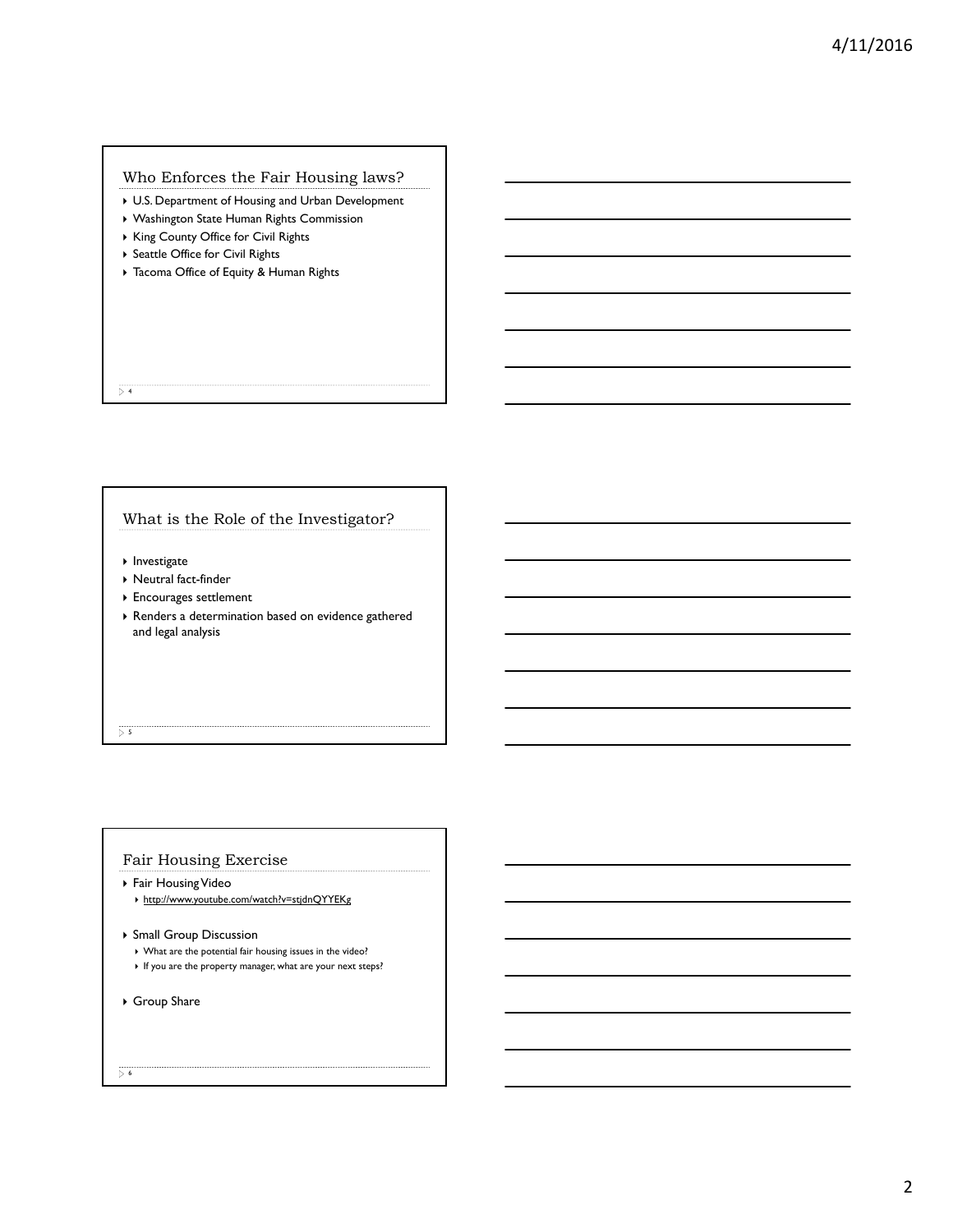

| the control of the control of the control of |  |
|----------------------------------------------|--|
|                                              |  |
|                                              |  |
|                                              |  |
|                                              |  |
|                                              |  |
|                                              |  |
|                                              |  |
|                                              |  |
|                                              |  |
|                                              |  |
|                                              |  |
|                                              |  |
|                                              |  |
|                                              |  |

## Responding to a fair housing complaint

- Answering the Complaint
	- ▶ Brief narrative of Charging Party's tenancy
	- ▶ Who was involved?  $\square$  Staff, residents, witnesses, decision-makers
	- What happened?
	- $\square$  Tell your side of events
	- ▶ When did it occur?
	- $\Box$  Chronology of events that occurred
	- ▶ Where did it happen?  $\hfill \Box$  <br> Property location and unit
	- ▶ Why or how did you make your decision?
	- $\blacktriangleright$  Confidentiality
	-
	- □ Redact as appropriate<br>□ Provide relevant information that maintains confidentiality

 $\overline{)}$  8

## Supporting Documents may include:

- Rental application
- Lease agreement
- Resident file (relevant parts)
- Correspondence
- $\rightarrow$  Notices and eviction documents
- ▶ Staff or witness documents or correspondence
- Staff or witness(es) to interview
- ▶ Police reports
- Reasonable accommodation/modification documents

 $\overline{9}$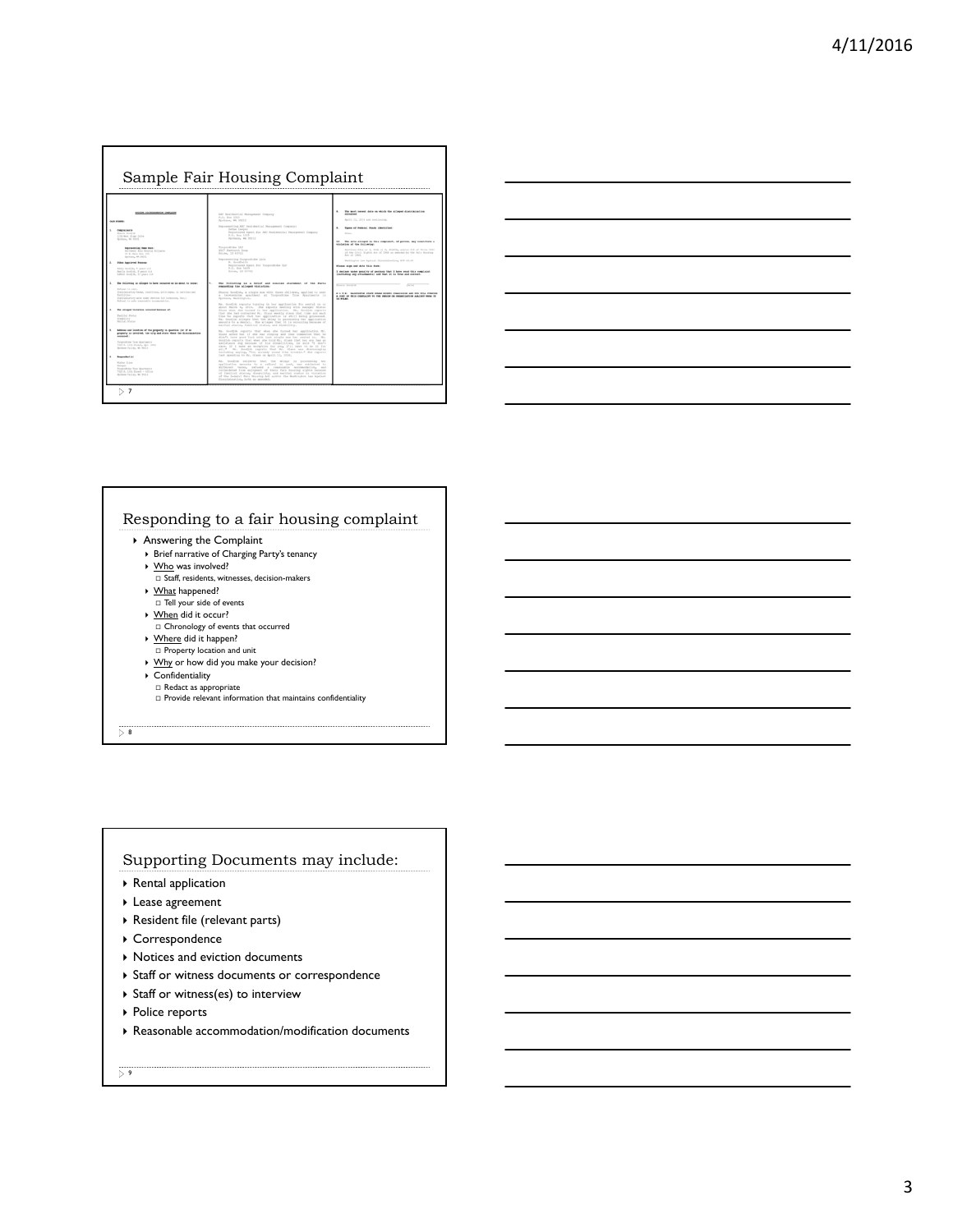## What is comparator information?

- Demonstrates that same or similarly situated persons are treated in the same manner regardless of their protected class(es)
- Ensures that practices and policies are consistent and implemented by all staff
- $\triangleright$  Protected class(es) was not a factor in the decision making **Resident Date Notice Protected**

|    | Resident       | Date      | notice              | Protected<br>Class  |  |
|----|----------------|-----------|---------------------|---------------------|--|
|    | lohn           | 1/15/2016 | Late rent<br>notice | White               |  |
|    | Bill           | 1/15/2016 | Late rent<br>notice | African<br>American |  |
| 10 | Charging Party | 1/15/2015 | Late rent<br>notice | Asian               |  |



## Practice Tip 1: If you receive a fair housing complaint

- Take a deep breath!
- ▶ Cooperate with the investigation
- ▶ Be open to settlement
- Be professional

 $\overline{>11}$ 

Practice Tip 2: Responding to a complaint

- Provide summary and supporting documentation
- $\blacktriangleright$  Investigate to gather more information, if necessary

 $\overline{>12}$